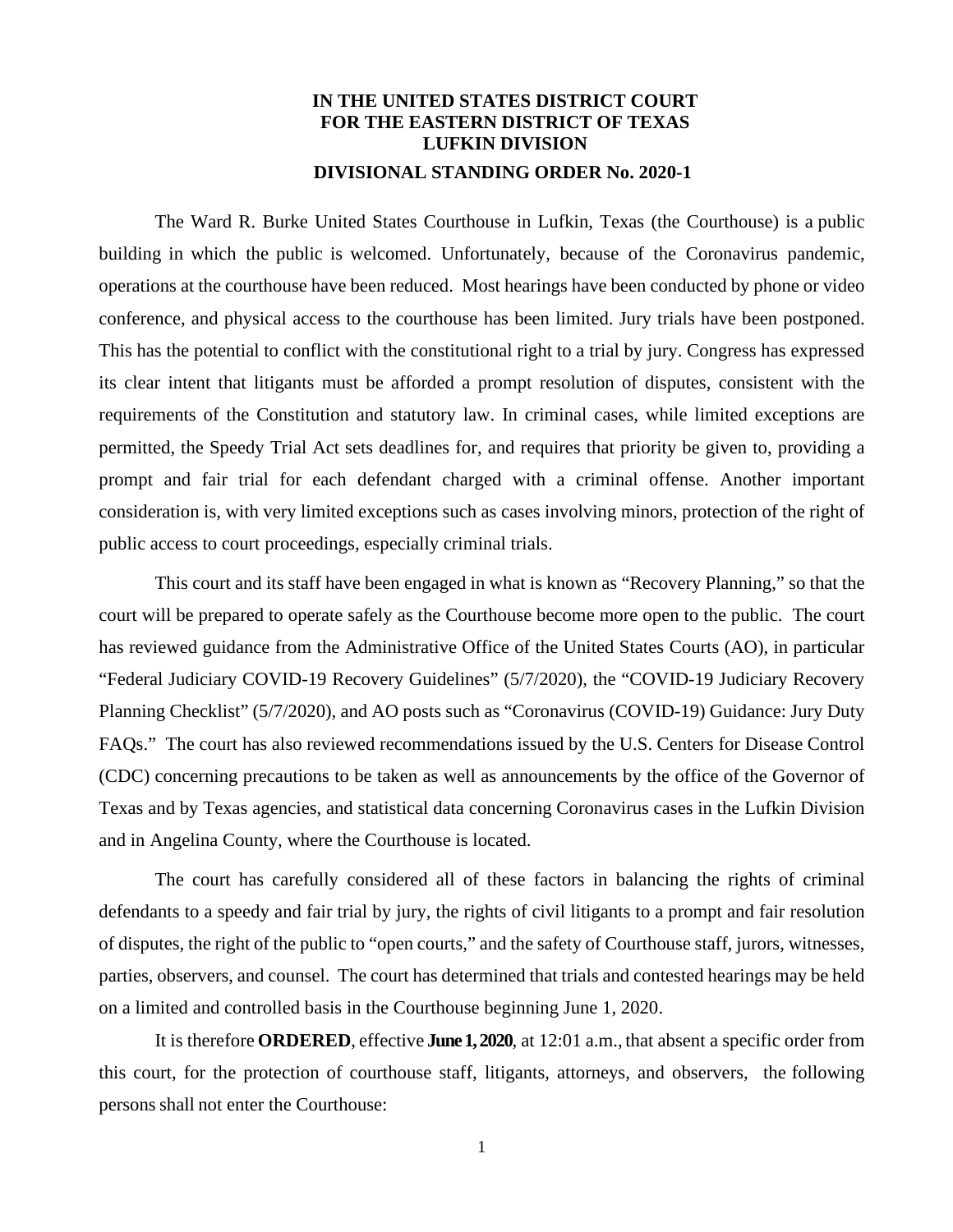1. Any person who has traveled to any of the following countries within the preceding 14 days: People's Republic of China, South Korea, Japan, Iran, or Western Europe;

2. Any person who has resided with, or has had close contact with, someone who has traveled to one of the countries listed above within the preceding 14 days;

3. Any person who is currently under the direction of a licensed healthcare professional or public health agency to self-quarantine;

4. Any person who has been diagnosed by a licensed health care provider as having Coronavirus or has tested positive for Coronavirus by a source authorized by the State of Texas, and who has not obtained written verification from a licensed medical doctor, doctor of osteopathy, hospital or public health agency professional that they are currently not contagious;

5. Any person who lives with, or cares for, a person described in category 4 above; or

6. Any person who exhibits or reports currently having, a fever, persistent cough or shortness of breath, persistent pain or pressure in the chest, or nausea.

It is further **ORDERED** that any person seeking entry to the Courthouse at any time will be asked by a Court Security Officer (CSO) or a member of the court staff to confirm that none of the exclusions listed above applies to that person.

It is further **ORDERED** that during jury selection and while any jury trial is being conducted, or while any hearing is being conducted that is of such public interest that it is reasonable to expect 10 or more spectators, that those persons who are not barred by one of the exclusions described in categories 1 through 6 above will have their temperature taken by a Deputy Clerk, using a non-contact thermometer, and will be allowed to enter only if the reading is below One Hundred Degrees Fahrenheit (100 ˚F). Upon entry into the Courthouse, all persons must comply with following requirements.

a. Each person, except a witness while testifying, and an attorney while examining a witness or making a statement to a jury, must wear an appropriate face mask or covering while inside the Courthouse, unless excused from this requirement by the judge. Witnesses shall testify unmasked, and attorneys may speak unmasked, but only while behind the plexiglass shields at their respective podiums. Persons other than jurors must supply their own masks or face covering.

b. Each person must maintain appropriate distancing from others in the Courthouse, to include sitting at the location assigned by a member of the court staff. Each person must follow instructions of court staff and CSOs to aid in maintaining distance in the Courthouse.

c. During jury selection there will not be space in the courtroom for spectators. A video feed to another room will be provided. Space in the video room may not accommodate all persons